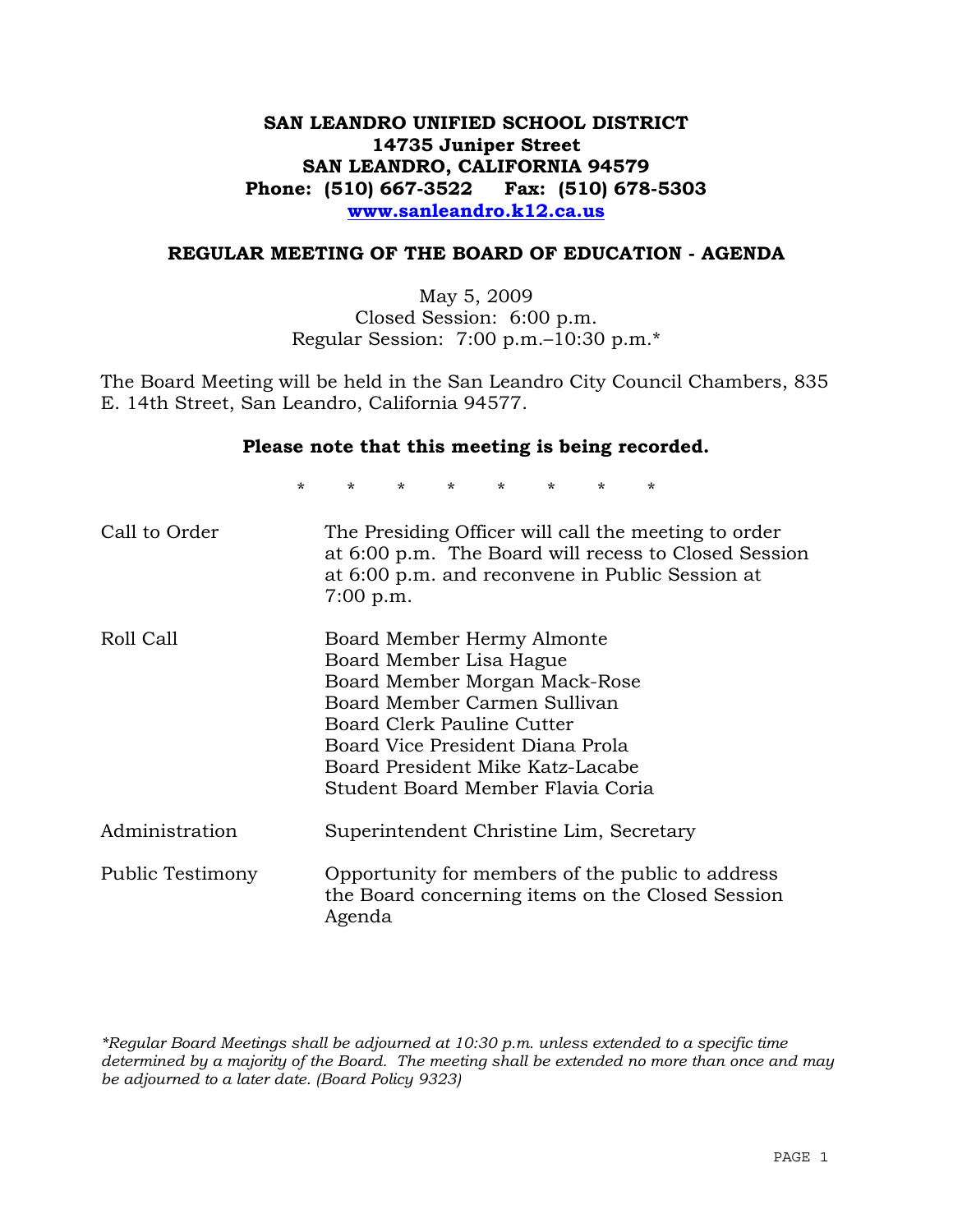Prior to the Public Session, the Board will meet in Closed Session pursuant to Education Code Section 35146 and 48918(c), and Government Code Sections 54957, 54957.6, and 54956.9(b).

- a) Student Expulsions
- b) Public Employee Discipline/Dismissal/Release/Hiring
- c) Conference with Labor Negotiator
- d) Conference with Legal Counsel Anticipated Litigation Significant exposure to litigation
- e) Conference with Real Property Negotiator Property(ies):
- f) Conference with Legal Counsel Existing Litigation

| Report Closed<br><b>Session Action</b> | Motion __________ Second __________ Vote ________     |                                                                                                                                                                                                                                                                                                                                                                                                                                                                                                                                                                                                                                                                                                                                                                                                                                                                                                                                                                                                                        |
|----------------------------------------|-------------------------------------------------------|------------------------------------------------------------------------------------------------------------------------------------------------------------------------------------------------------------------------------------------------------------------------------------------------------------------------------------------------------------------------------------------------------------------------------------------------------------------------------------------------------------------------------------------------------------------------------------------------------------------------------------------------------------------------------------------------------------------------------------------------------------------------------------------------------------------------------------------------------------------------------------------------------------------------------------------------------------------------------------------------------------------------|
| Pledge of Allegiance                   |                                                       |                                                                                                                                                                                                                                                                                                                                                                                                                                                                                                                                                                                                                                                                                                                                                                                                                                                                                                                                                                                                                        |
| Approve Agenda                         | Motion ___________ Second ____________ Vote _________ | Approve the Regular Meeting Agenda of May 5, 2009                                                                                                                                                                                                                                                                                                                                                                                                                                                                                                                                                                                                                                                                                                                                                                                                                                                                                                                                                                      |
| Legal Statement                        | 54954.2(a)                                            | Members of the audience who wish to address the<br>Board are asked to complete the yellow card available at<br>the entrance and submit it to the Board's Administrative<br>Assistant. Speakers who have completed the card will be<br>called when the item is reached on the agenda or, for<br>non-agenda items, during the Public Testimony. Cards<br>are to be turned in before the item is reached on the<br>agenda. Please note that this meeting is being recorded.<br>State law prohibits the Board of Education from taking<br>any action on or discussing items that are not on the<br>posted agenda except to A) briefly respond to statements<br>made or questions posed by the public in attendance; B)<br>ask questions for clarification; C) provide a reference to a<br>staff member or other resource for factual information in<br>response to the inquiry; or D) ask a staff member to<br>report back on the matter at the next meeting and/or put<br>it on a future agenda. (Government Code Section |

### **PRESENTATIONS**

**7:00-7:10 p.m.** \* Certificates of Commendation will be presented to the recipients of the Mid-Alameda County Special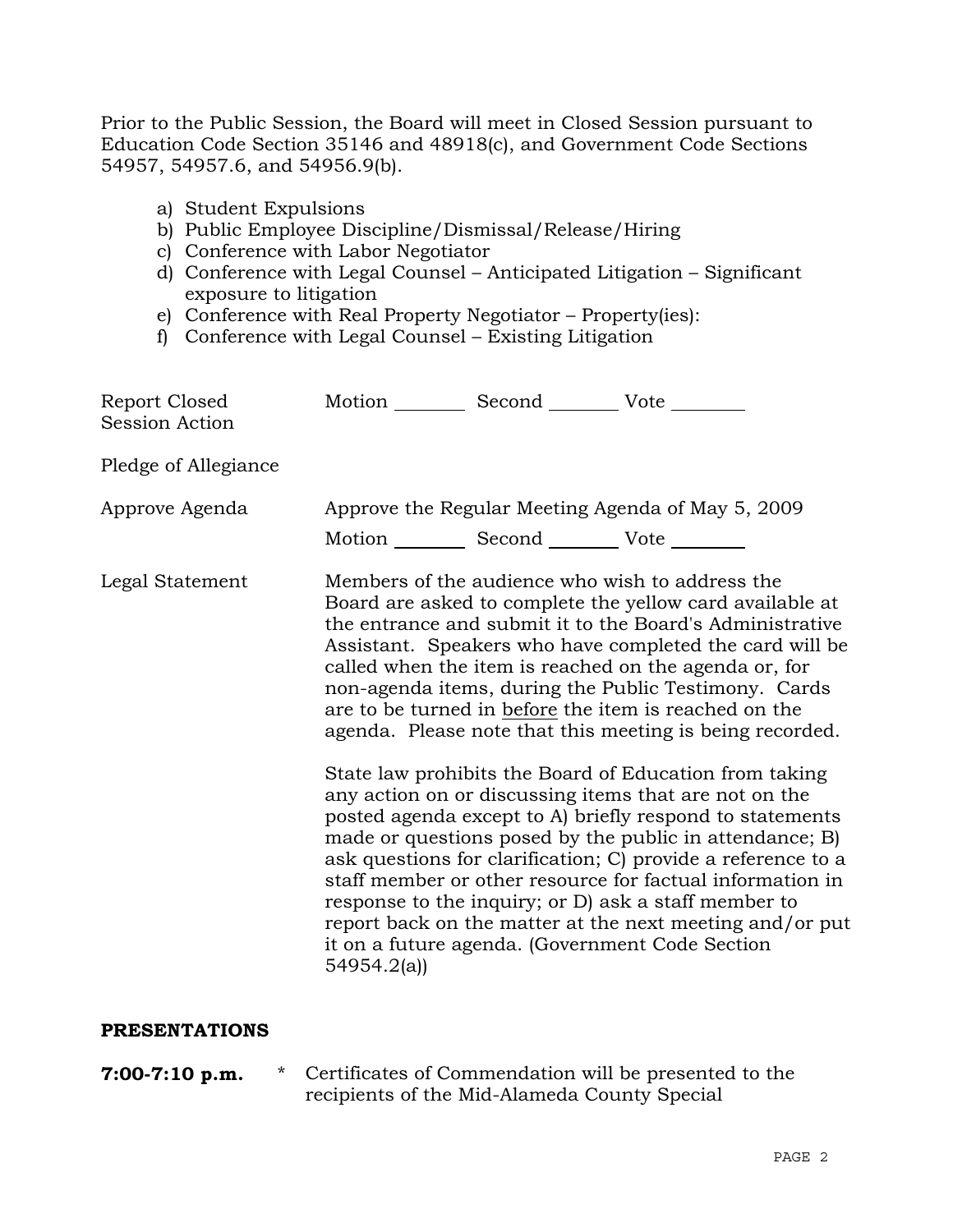Education Local Plan Area (MACSELPA) Community Advisory Committee's "Excellence in Special Education Award for their dedicated, compassionate, and outstanding service to the Special Education students in San Leandro:

- Cheri Harvey, RSP Teacher, James Monroe Elementary
- Lynn Isola, RSP Teacher, San Leandro High School
- Marie Vangene, School Psychologist, Muir Middle School
- Nancy James, SDC Teacher, James Madison Elementary
- **7:10-7:20 p.m.** \* Certificates of Achievement will be presented to the San Leandro High School SLAM Fasters who participated in the "Season of Service/Period of Peace, January 19 – March 31, 2009, recognizing them for their dedication and commitment to nonviolence and peace.
- **7:20-7:30 p.m.** \* A Certificate of Commendation will be presented tot Melody Miller, a junior at San Leandro High School, for the Honorable Mention from the Bay Area Social Issues Documentary Film Contest she received for her film, *Building Futures with Women & Children*. This budding young documentary filmmaker won the local nonprofit, which provides support for women and families experiencing domestic violence, a \$250 donation.
- **7:30-7:35 p.m.** \* Certificates of Commendation will be presented to the following outstanding administrators who were recognized and honored at the Association of California School Administrators (ACSA) Region VI Annual Spring Conference Leadership Summit 2009
	- Michael Murphy, Nominated for Classified Administrator of the Year
	- Mike Walbridge Outstanding Elementary Principal
	- Samuel Goldman Outstanding Administrator in Special Education
	- Tom Anderson Outstanding Central Office Administrator
	- Chris Lim, Outstanding Superintendent and Superintendent of the Year for Region 6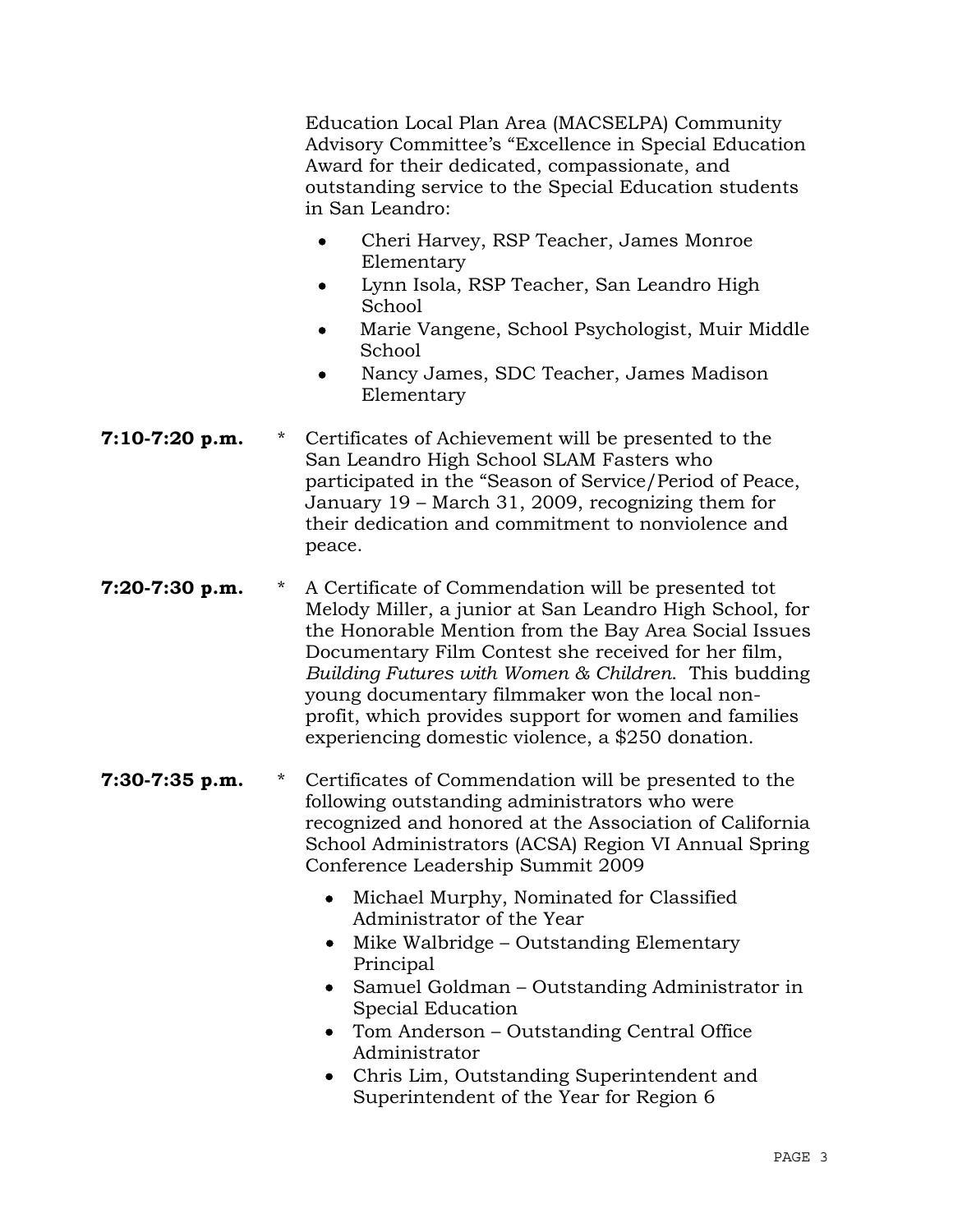# **7:35-7:40 p.m. PUBLIC TESTIMONY ON NON-AGENDA ITEMS**

# **7:40-8:00 p.m. PUBLIC HEARING**

Public Hearing Comments are limited to 3 minutes per speaker, subject to adjustment by the Board President. Members of the audience who wish to address the Board regarding the Public Hearing are asked to complete the yellow card available at the entrance and submit it to the Board's Administrative Assistant.

1. A public hearing will be conducted regarding the San Leandro Unified School District's Initial Proposal to the Teamsters Union Local No. 856/Alameda Building Trades Council.

The Board of Educations acknowledges receipt of the San Leandro Unified School District's initial proposal to the Teamsters Union Local No. 856/Alameda Building Trades Council's Initial Proposal for a successor agreement. By law, school districts are required to "sunshine" collective bargaining proposal in an open session of the Board of Education.

a. Board President opens the public hearing

Motion Second Vote

- b. Public Testimony
- c. Board President closes the public hearing

Motion Second Vote

### **ACTION ITEMS**

These items are presented for action at this time. Some may have been reviewed at a previous meeting.

### Human Resources

| $2.2-A$                 | <b>Staff Recommendation:</b> |                                                 |      |
|-------------------------|------------------------------|-------------------------------------------------|------|
| San Leandro Unified     |                              | Acknowledge receipt of the San Leandro          |      |
| School District Initial |                              | Unified School District initial proposal to the |      |
| Proposal to the         |                              | Teamsters Union Local No. 856/Alameda           |      |
| Teamsters Union Local   | Building Trades Council.     |                                                 |      |
| No. 856/Alameda         |                              |                                                 |      |
| <b>Building Trades</b>  |                              |                                                 |      |
| Council                 | Motion                       | Second                                          | Vote |
|                         |                              |                                                 |      |

## **PUBLIC HEARING**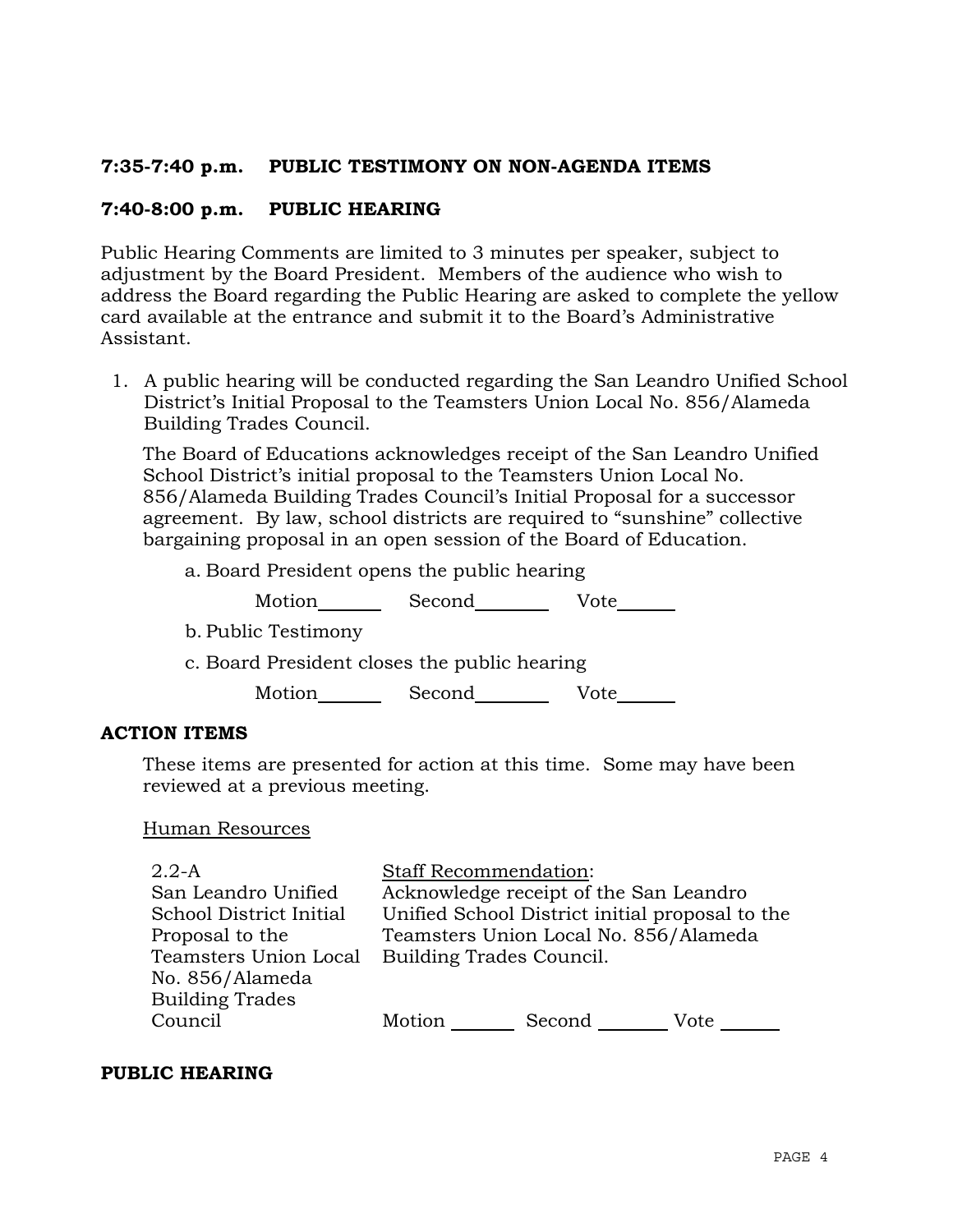2. A public hearing will be conducted regarding the Flexibility Transfers of Tier III Programs - Phase IV.

The Budget Trailer Bill (SBX 3 4) gives local school agencies the authority to use the funds received from the state for Tier III programs for "any educational purpose, to the extent permitted by federal law". These local education agencies are allowed to transfer funds from categorical programs of \$526,664 to the Unrestricted General Fund for any educational purposes. The flexibility to transfer funds from the Tier III programs is authorized for five years until 2012-13. The programs are:

| Arts and Music block grant           | \$50,000  |
|--------------------------------------|-----------|
| Gifted and Talented Education        | 58,616    |
| California Peer Assistant & Review   | 60,107    |
| Certificated Staff Mentoring Program | 65,527    |
| High Priority School Grant           | 25,000    |
| Pupil Retention                      | 23,482    |
| SCVP-School Community Violence       | 2,804     |
| Prevention – ACOE                    |           |
| Deferred Maintenance                 | 241,128   |
| <b>TOTAL</b>                         | \$526,664 |

By conducting a public hearing on a regularly scheduled Board meeting, the District will have met the requirement under Budget Trailer Bill SBX 3 4.

a. Board President opens the public hearing

| Motion | Second | Vote |
|--------|--------|------|
|--------|--------|------|

- b. Public Testimony
- c. Board President closes the public hearing

Motion Second Vote

### **ACTION ITEMS**

These items are presented for action at this time. Some may have been reviewed at a previous meeting.

Business Services

| $4.1 - A$                    | <b>Staff Recommendation:</b>                     |          |
|------------------------------|--------------------------------------------------|----------|
| <b>Flexibility Transfers</b> | Approve the transfer of \$526,664 of the Phase   |          |
| of Tier III Programs         | IV flexibility transfers of Phase IV flexibility |          |
| – Phase IV                   | transfers of Tier III programs to the            |          |
|                              | Unrestricted General Fund:                       |          |
|                              | Arts and Music block grant                       | \$50,000 |
|                              | Gifted and Talented Education                    | 58,616   |
|                              | California Peer Assistant & Review               | 60,107   |
|                              | Certificated Staff Mentoring Program             | 65,527   |
|                              | High Priority School Grant                       | 25,000   |
|                              | Pupil Retention                                  | 23,482   |
|                              | SCVP-School Community Violence                   | 2,804    |
|                              | Prevention – ACOE                                |          |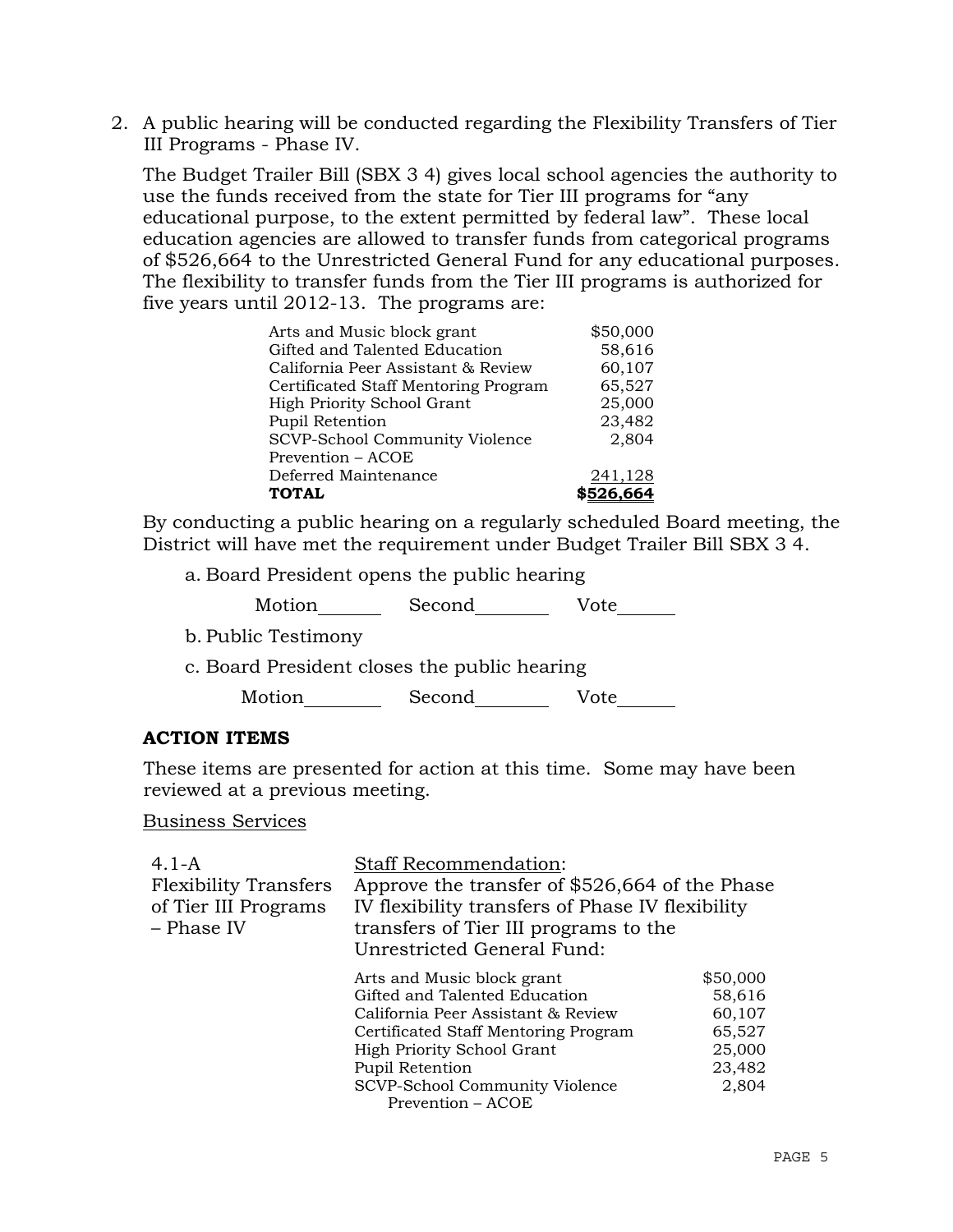Deferred Maintenance 241,128 **TOTAL \$526,664**

Motion Second Vote \_\_\_\_\_\_

**8:00-8:50 p.m. REPORTS**

 Correspondence Student Representative Report Union Representatives Report Superintendent's Report Board Committee Reports

- Communication
- Facilities/Technology
- Finance
- Policy

## **8:50-9:00 p.m. CONSENT ITEMS**

These items are considered routine and may be enacted by a single motion. At the request of any member of the Board, any item on the consent agenda shall be removed and given individual consideration for action as a regular agenda item.

### General Services

| $1.1-C$<br>Bylaws of the Board<br>Exhibit 9250, Request<br>for Resolution<br>Regarding Missed<br><b>Board Meeting</b><br>Human Resources | <b>Staff Recommendation:</b><br>Approve the revised Bylaws of the Board Exhibit<br>9250, Request for Resolution Regarding Missed<br>Board Meeting.<br>Motion _________ Second __________ Vote _______                                                                   |
|------------------------------------------------------------------------------------------------------------------------------------------|-------------------------------------------------------------------------------------------------------------------------------------------------------------------------------------------------------------------------------------------------------------------------|
| $2.1 - C$                                                                                                                                | Staff Recommendation:                                                                                                                                                                                                                                                   |
| Acceptance of                                                                                                                            | Accept Personnel Report as submitted.                                                                                                                                                                                                                                   |
| Personnel Report                                                                                                                         | Motion _________ Second __________ Vote _______                                                                                                                                                                                                                         |
| $2.2 - C$<br>Resolution #09-28<br>Reduction or<br>Elimination of<br>Specially Funded<br><b>Classified Services</b>                       | Staff Recommendation:<br>Adopt Resolution #09-28 Reduction or<br>Elimination of Specially Funded Classified<br>Services due to a 15.4% in 208-09 and an<br>additional 4.5% in 2009-10 budget reduction in<br>Tier III funding in Adult Education.<br>Motion Second Vote |
| $2.3-C$                                                                                                                                  | Staff Recommendation:                                                                                                                                                                                                                                                   |
| Resolution #09-30                                                                                                                        | Adopt Resolution #09-30 Resolution and Final                                                                                                                                                                                                                            |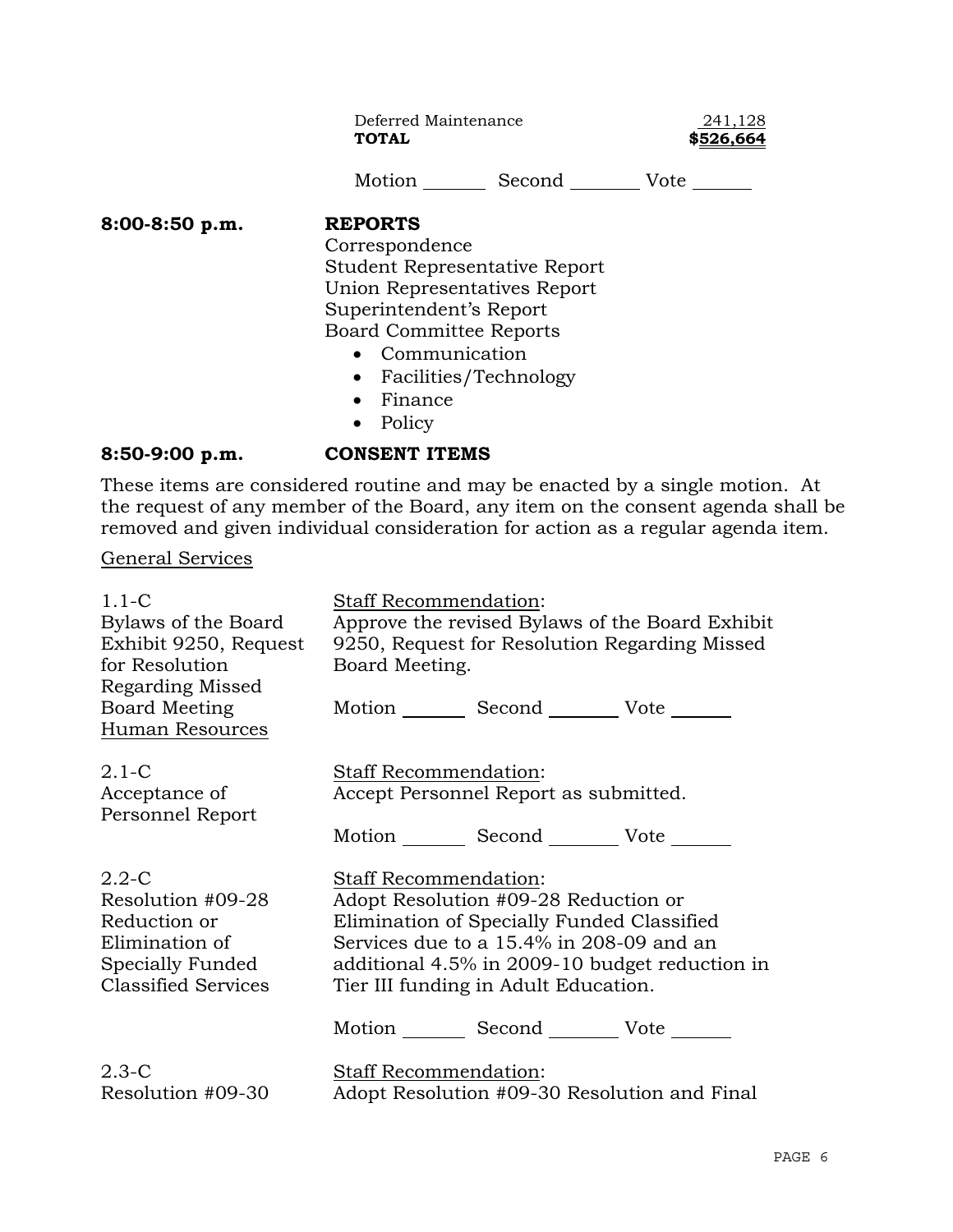| Resolution and Final<br>Decision Not to<br>Reemploy Certificated<br>Employees for the        | Decision Not to Reemploy Certificated Employees<br>for the 2009-2010 School Year<br>2009-2010 School Year Motion ________ Second ________ Vote ______                                                                            |
|----------------------------------------------------------------------------------------------|----------------------------------------------------------------------------------------------------------------------------------------------------------------------------------------------------------------------------------|
| <b>Educational Services</b>                                                                  |                                                                                                                                                                                                                                  |
| $3.1-C$<br>Acceptance of<br>Donations                                                        | Staff Recommendation:<br>Approve the acceptance of gifts to the District as<br>follows:                                                                                                                                          |
|                                                                                              | <b>McKinley Elementary School</b><br>\$25 through the Wells Fargo Community<br>Support Campaign from Carl S. Brown<br>\$25 matching fund contribution from Wells<br>$\bullet$<br>Fargo                                           |
|                                                                                              | <u>Washington Elementary School</u><br>\$92 from Oliver Keeting<br>$\bullet$<br>\$18 from Elena Patricia Rios<br>$\bullet$<br>\$120 from Aaron Newey<br>$\bullet$<br>\$400 from Salvador Arellano for garden and<br>computer lab |
|                                                                                              | John Muir Middle School<br>• 7 HP used printers from Lloyd Wise Company                                                                                                                                                          |
|                                                                                              | Motion _________ Second _________ Vote _______                                                                                                                                                                                   |
| $3.2-C$<br>School Accountability<br>Report Card Contract<br>for 2008-2009 School             | Staff Recommendation:<br>Approve the School Accountability Report Card<br>Contract for 2008-2009 School Year with Axiom,<br>Inc.                                                                                                 |
| Year with Axiom, Inc.                                                                        | Motion _________ Second __________ Vote _______                                                                                                                                                                                  |
| <u>Business Operations</u>                                                                   |                                                                                                                                                                                                                                  |
| $4.1 - C$<br>Resolution #09-31 to<br>Declare Certain<br>Equipment Surplus<br>and/or Obsolete | <b>Staff Recommendation:</b><br>Adopt Resolution #09-31 to Declare Certain<br>Equipment Surplus and/or Obsolete.<br>Motion _________ Second __________ Vote _______                                                              |
| $4.2-C$<br>Contract Agreement<br>with Davis Street                                           | Staff Recommendation:<br>Approve the contract agreement with Davis Street<br>Community Center for 2008-09.                                                                                                                       |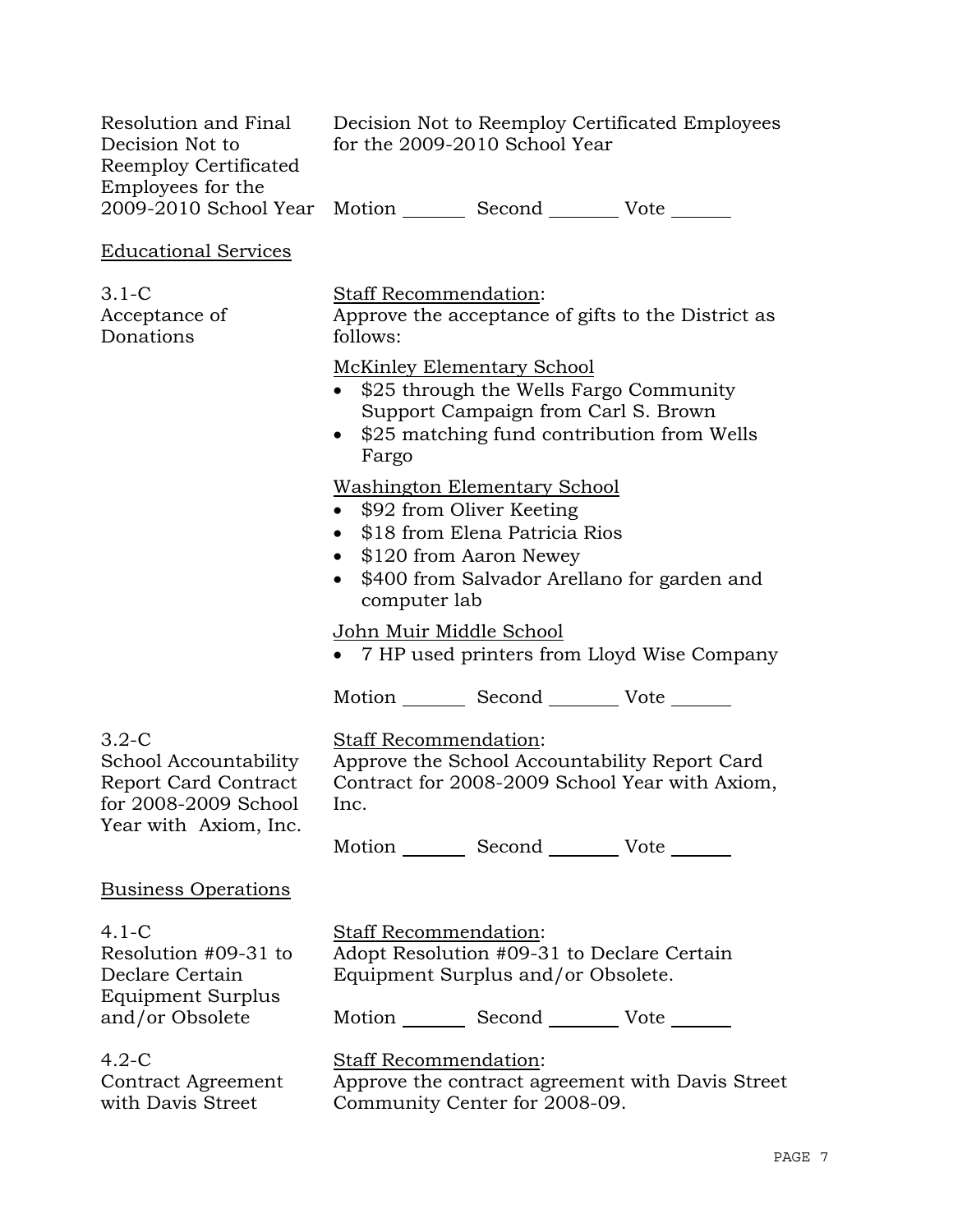| Community Center for<br>2008-09                                                                                                                        |                              |                                                                                                                                          | Motion _________ Second _________ Vote _______                                                                                                                                                                                                      |  |
|--------------------------------------------------------------------------------------------------------------------------------------------------------|------------------------------|------------------------------------------------------------------------------------------------------------------------------------------|-----------------------------------------------------------------------------------------------------------------------------------------------------------------------------------------------------------------------------------------------------|--|
| <b>Facilities and Construction</b>                                                                                                                     |                              |                                                                                                                                          |                                                                                                                                                                                                                                                     |  |
| $5.1 - C$<br>Change Order No. 1<br>with Jeff Luchetti<br>Construction, Inc. for<br>Cement Soil Treatment<br>at the 9 <sup>th</sup> Grade<br>Campus     | Staff Recommendation:        | Soil Treatment at the 9 <sup>th</sup> Grade Campus.<br>Motion Second Vote                                                                | Approve Change Order No. 1, in the amount of<br>$$29,569.92$ , a 0.13% increase to the contract,<br>with Jeff Luchetti Construction, Inc. for Cement                                                                                                |  |
| $5.2-C$<br><b>Construction Contract</b><br>with IMR Contractor,<br>Inc. for the Bancroft<br>Middle School Heating<br>and Roofing<br>Renovation Project | <b>Staff Recommendation:</b> | Approve the construction contract to IMR<br>Contractors, Inc., the lowest responsive,<br>Motion _________ Second __________ Vote _______ | responsible bidder for the Bancroft Middle School<br>Heating and Roofing Renovation project, for Bid<br>Package $#09-03$ in the amount of $$2,358,400$ ,<br>which is 0.94% above the construction budget.                                           |  |
| $5.3-C$<br>Amendment No. 1 to<br><b>WLC Architects</b><br>Contract for the<br><b>Alternative Storm</b><br>Drainage Plan at<br>District Parking Lot     | Staff Recommendation:        | alternative storm drainage plan.                                                                                                         | Approve Amendment No. 1 in the amount of<br>\$6,260, a 2.1% increase, to the architectural<br>services contract with WLC Architects for the new<br>District Parking Lot to include design of the<br>Motion _________ Second __________ Vote _______ |  |
| $5.4-C$<br>Amendment No. 4 to<br><b>WLC Architects</b><br>Contract to Design a<br>Reduction of the Turf<br>Area at 9 <sup>th</sup> Grade<br>Campus     | Staff Recommendation:        |                                                                                                                                          | Approve Amendment No. 4 for \$8,745, a 0.29%<br>increase, to WLC Architects contract to design a<br>reduction of the turf area at 9 <sup>th</sup> Grade Campus.<br>Motion _________ Second ___________ Vote _______                                 |  |
| $5.5 - C$<br>OC Jones, Inc.<br>Contract Change Order                                                                                                   | <b>Staff Recommendation:</b> |                                                                                                                                          | Approve the OC Jones, Inc. Contract Change<br>Order #3 of \$4,292.17, a 0.25% increase, for the                                                                                                                                                     |  |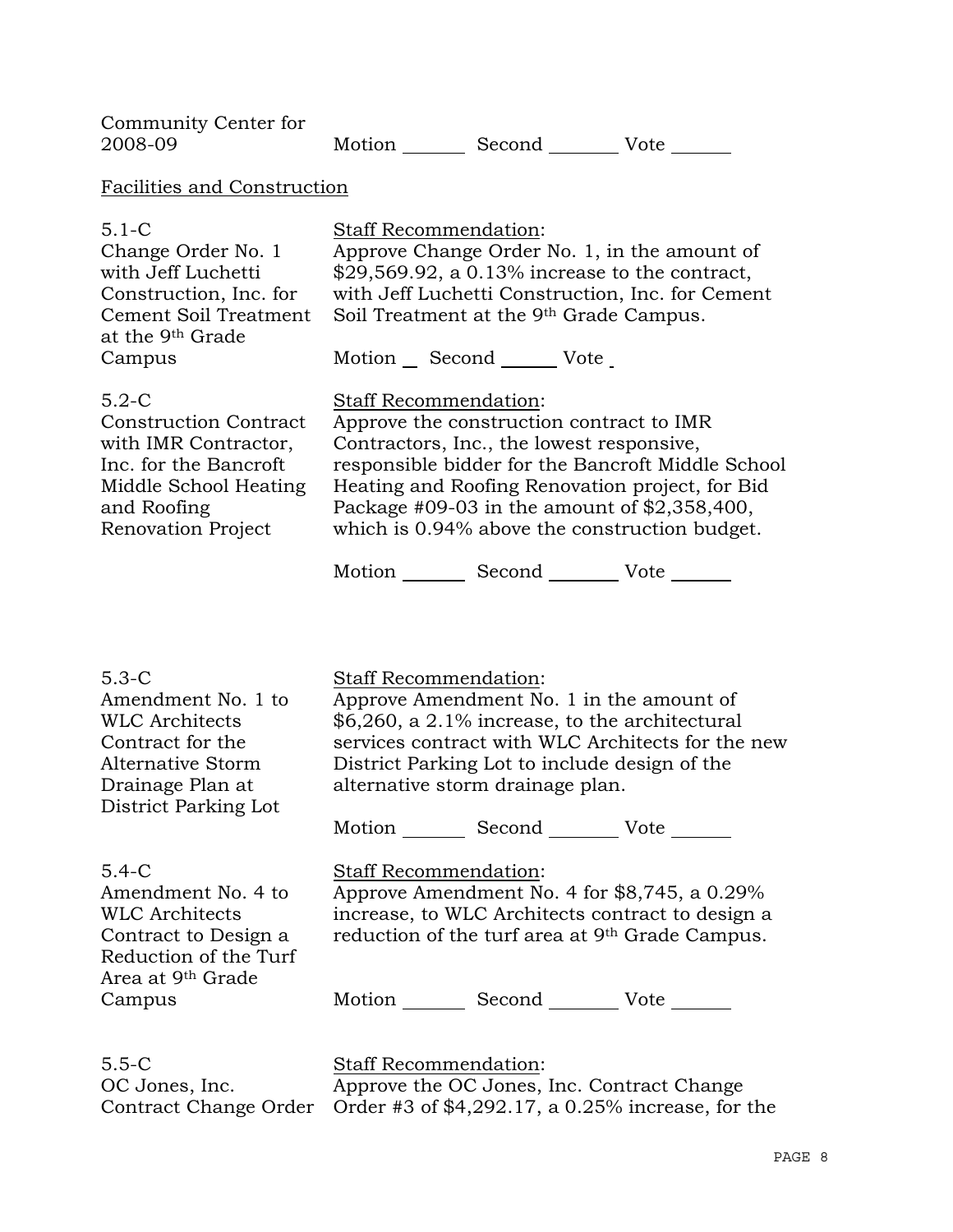| #3 for the New District new District Parking Lot.<br>Parking Lot                                                                                                         |                                        |                                                                                          |                                                                                                          |
|--------------------------------------------------------------------------------------------------------------------------------------------------------------------------|----------------------------------------|------------------------------------------------------------------------------------------|----------------------------------------------------------------------------------------------------------|
|                                                                                                                                                                          | Motion                                 | Second Vote                                                                              |                                                                                                          |
| $5.6-C$<br>Construction<br><b>Management Services</b><br>Contract with Kitchell<br><b>CEM</b> for Bancroft<br>Middle School Heating<br>and Roofing<br>Renovation Project | <b>Staff Recommendation:</b><br>Motion | contract with Kitchell CEM in the amount of<br>and Roofing Renovation Project.<br>Second | Approve the construction management services<br>\$99,000, for the Bancroft Middle School Heating<br>Vote |

## **9:00-9:25 p.m. CONFERENCE ITEMS**

These items are submitted for advance planning and to assist the Board in establishing future agenda items. The Board may, however, take action on the following:

# General Services

| $1.1-CF$<br>Contract between<br>California School<br>Boards Association<br>(CSBA) and San<br>Leandro Unified for<br>Agenda Online Service | Staff Recommendation:                                      | The Board will discuss and consider approving<br>the contract between California School Boards<br>\$2,500. Contracts are renewed each year. | Association (CSBA) and San Leandro Unified for<br>Agenda <i>Online</i> Service. The term of the agreement<br>is one calendar year, beginning on the date that<br>CSBA receives the signed agreement. The cost for<br>the first year is \$3,000 and the second year fee is |
|-------------------------------------------------------------------------------------------------------------------------------------------|------------------------------------------------------------|---------------------------------------------------------------------------------------------------------------------------------------------|---------------------------------------------------------------------------------------------------------------------------------------------------------------------------------------------------------------------------------------------------------------------------|
|                                                                                                                                           |                                                            | Motion Second Vote                                                                                                                          |                                                                                                                                                                                                                                                                           |
| Human Resources                                                                                                                           |                                                            |                                                                                                                                             |                                                                                                                                                                                                                                                                           |
| $2.1 - CF$<br>Job Description for<br><b>Executive Manager for</b><br>Food Services                                                        | <b>Staff Recommendation:</b><br>Manager for Food Services. | description and salary schedule for Executive                                                                                               | The Board will discuss and consider the new job                                                                                                                                                                                                                           |
| <b>Educational Services</b>                                                                                                               | Motion                                                     | Second Vote                                                                                                                                 |                                                                                                                                                                                                                                                                           |